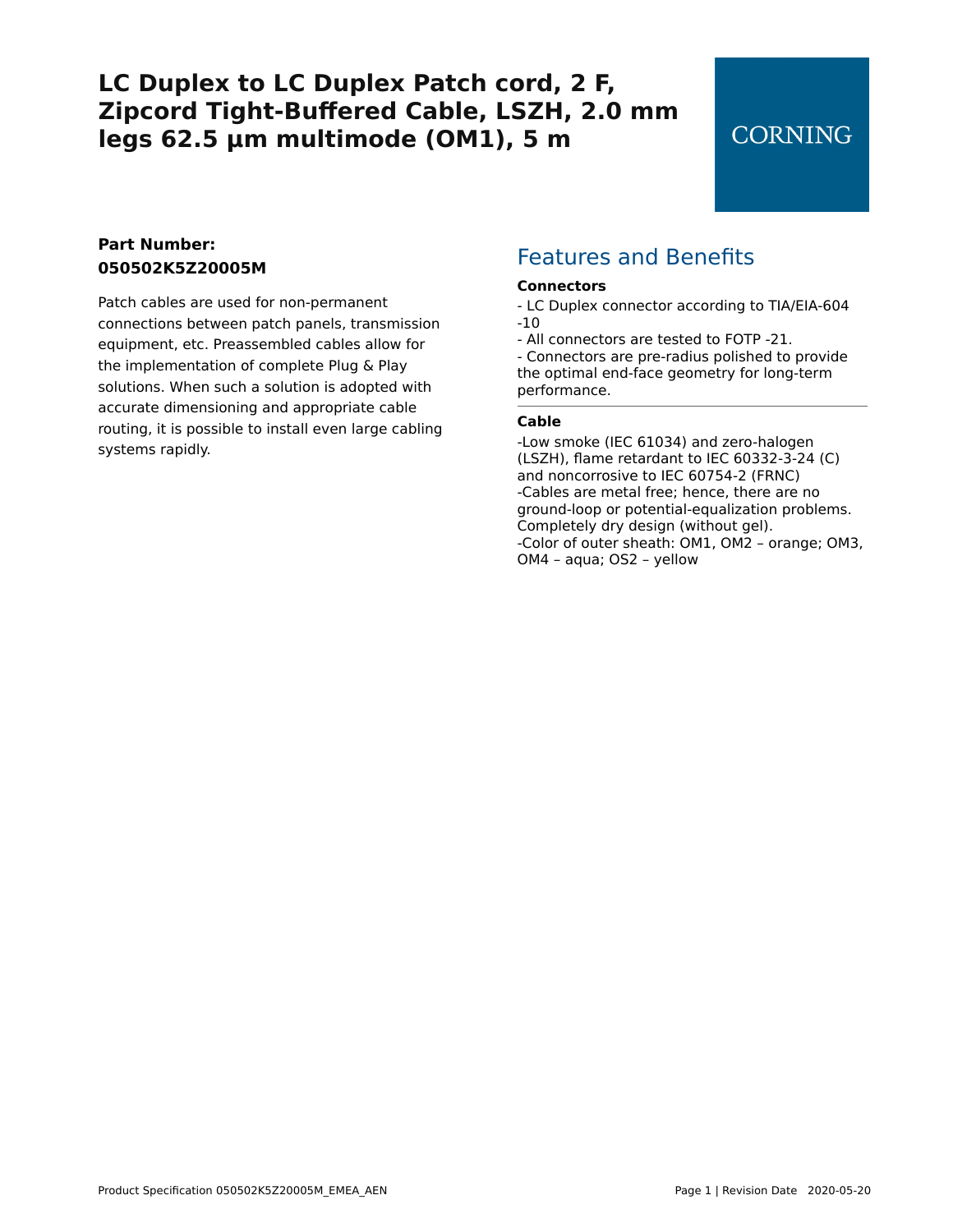## **Specifications**

| <b>Shipping Dimensions</b> |        |
|----------------------------|--------|
| Height                     | 180 mm |
| Width                      | 250 mm |
| Depth                      | 380 mm |

### Environmental Conditions

| Temperature Range, Installation | -5 °C - 50 °C (23 °F - 122 °F)    |
|---------------------------------|-----------------------------------|
| Temperature Range, Operation    | -10 °C - 60 °C (14 °F - 140 °F)   |
| Temperature Range, Storage      | $-10$ °C - 60 °C (14 °F - 140 °F) |

# Specifications - Connector B Polish Polish PC Insertion Loss, Typical 0.35 dB Insertion Loss, Max. 6.5 0.5 dB Tensile Strength Jacketed Cable 44 N Durability ≤ 0.2 dB change, 500 rematings, FOTP-21 Keyed (security) No Boot Color **Black / White** Connector Type LC duplex Ferrule Material **Ceramic** Housing Color and the Color Beige Housing Material **Composite**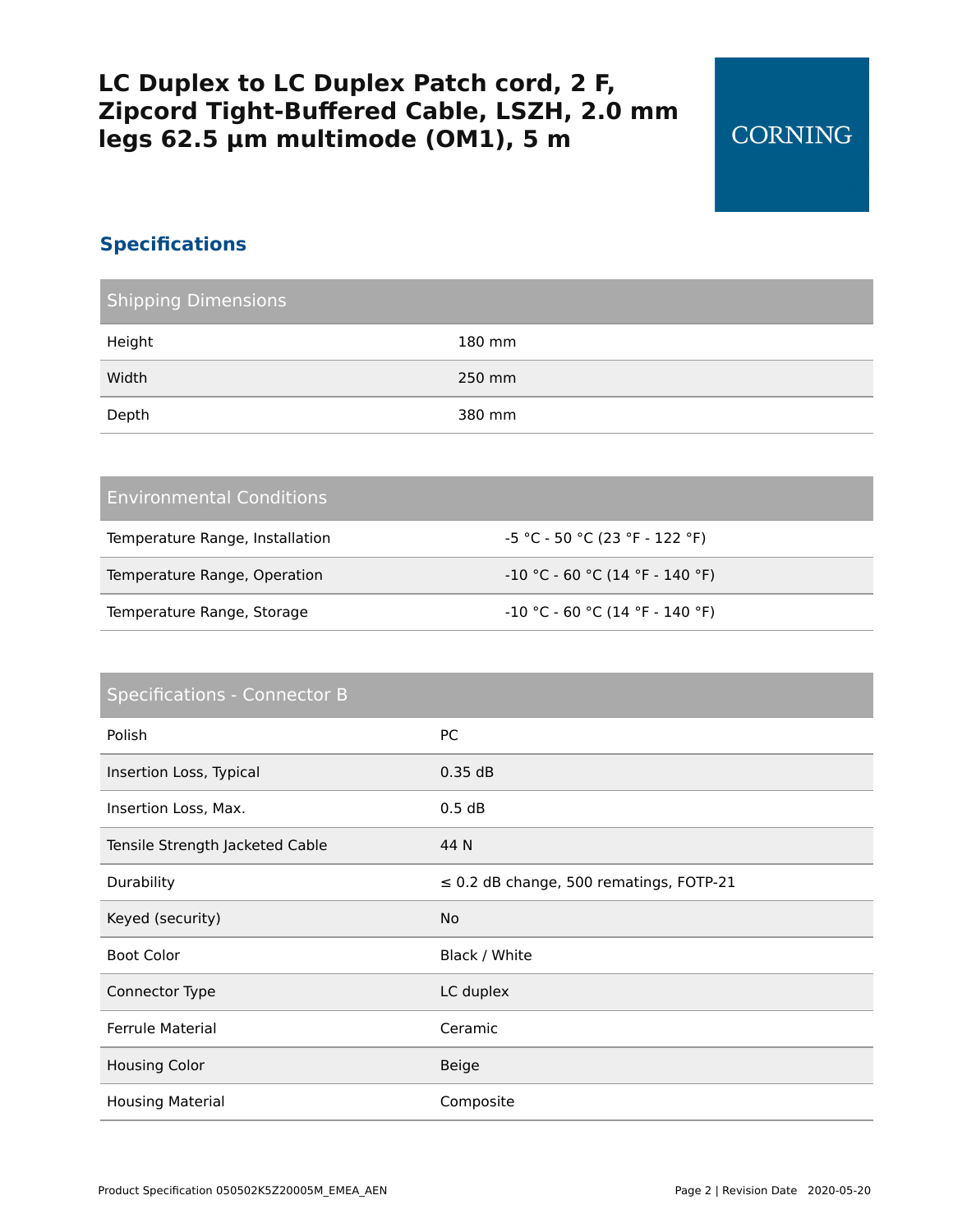| <b>Specifications - Connector B</b> |            |                                              |
|-------------------------------------|------------|----------------------------------------------|
| Boot Type                           | Individual |                                              |
|                                     |            |                                              |
| <b>Dimensions</b>                   |            |                                              |
| Length                              |            | 5 <sub>m</sub>                               |
| <b>Outer Diameter</b>               |            | 2 mm                                         |
|                                     |            |                                              |
| <b>Mechanical Specifications</b>    |            |                                              |
| Minimum Bend Radius                 |            | 30 mm                                        |
| Tensile Strength                    |            | 300 N                                        |
| Crush Resistance                    |            | 1000 N/10 cm                                 |
|                                     |            |                                              |
| Design                              |            |                                              |
| <b>Fiber Count</b>                  |            | $\overline{2}$                               |
| Outer Jacket Material               |            | LSZH™/FRNC                                   |
| Outer Jacket Color                  |            | Orange                                       |
|                                     |            |                                              |
| <b>Specifications - Connector A</b> |            |                                              |
| Polish                              | PC         |                                              |
| Insertion Loss, Typical             | 0.35dB     |                                              |
| Insertion Loss, Max.                | 0.5 dB     |                                              |
| Tensile Strength Jacketed Cable     | 44 N       |                                              |
| Durability                          |            | $\leq$ 0.2 dB change, 500 rematings, FOTP-21 |

**CORNING**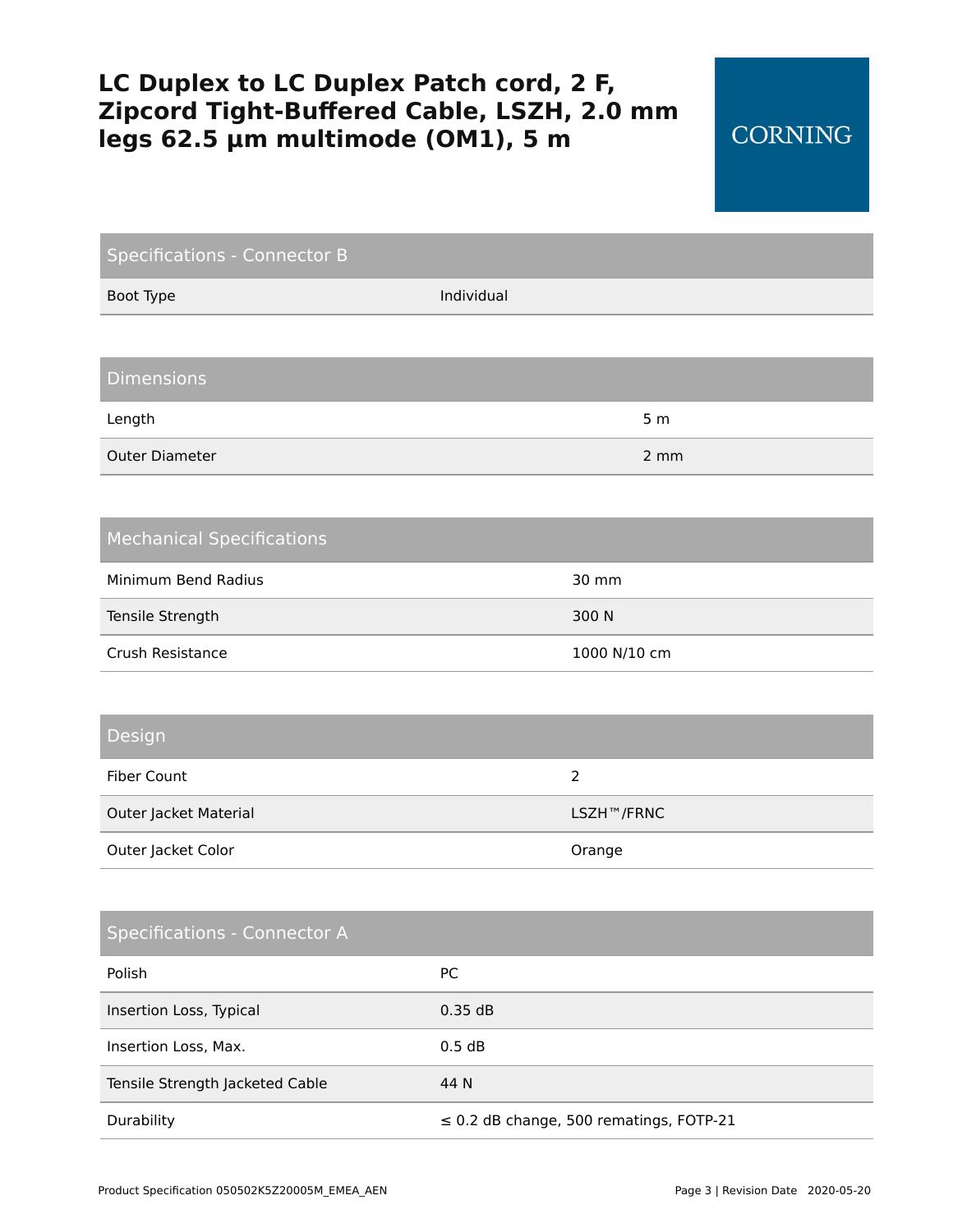## **CORNING**

| <b>Specifications - Connector A</b> |               |  |
|-------------------------------------|---------------|--|
| Keyed (security)                    | No.           |  |
| <b>Boot Color</b>                   | Black / White |  |
| Connector Type                      | LC duplex     |  |
| <b>Ferrule Material</b>             | Ceramic       |  |
| <b>Housing Color</b>                | Beige         |  |
| <b>Housing Material</b>             | Composite     |  |
| Boot Type                           | Individual    |  |

| <b>General Specifications</b> |                  |
|-------------------------------|------------------|
| <b>Fiber Category</b>         | 62.5 µm MM (OM1) |
| Cable Type                    | Tight-Buffered   |
| Flame Rating                  | LSZH™/FRNC       |
| Cable Assembly Type           | Two Fiber        |

| Ordering Information |                                                           |  |
|----------------------|-----------------------------------------------------------|--|
| Packing Type         | Cardboard box                                             |  |
|                      |                                                           |  |
| <b>Standards</b>     |                                                           |  |
| <b>RoHS</b>          | Free of hazardous substances according to RoHS 2011/65/EU |  |
| Intermateability     | Compliant with TIA/EIA-604-10                             |  |